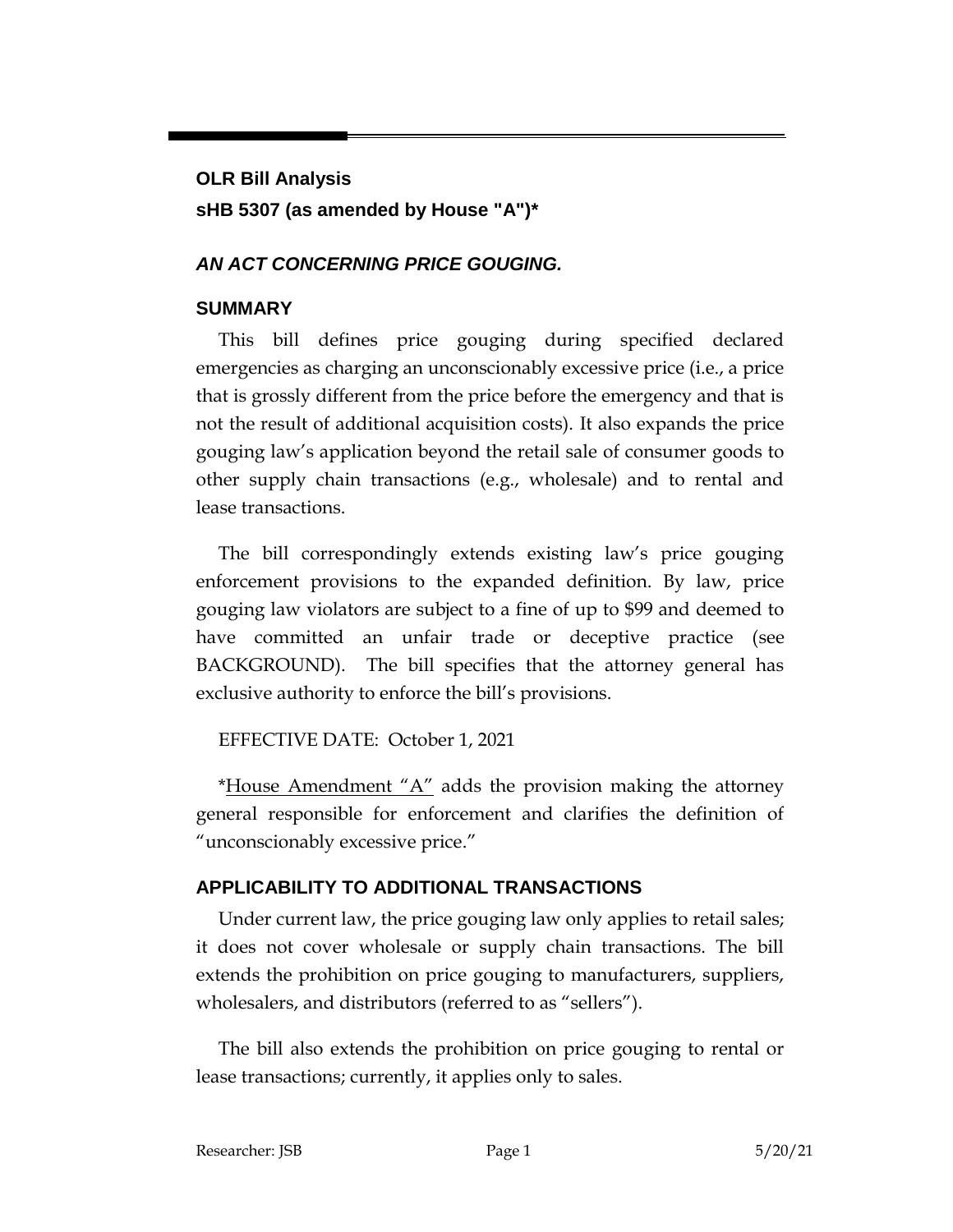#### **PRICE GOUGING DEFINITION**

Current law prohibits sellers from increasing the price of any item sold at retail in a location subject to certain emergency declarations while the declaration is in effect, except if the seller can justify doing so as a price fluctuation that occurs during the normal course of business. The bill replaces this general provision with more specific provisions defining what constitutes prohibited price gouging behavior. The bill's prohibition applies during the same emergency declarations as current law (which the bill calls "precipitating events," see BACKGROUND).

Under the bill, price gouging is selling, renting, or leasing an item, or offering to do so, at an amount that represents an "unconscionably excessive price." An "unconscionably excessive price" means that the amount charged:

- 1. represents a gross disparity between (A) the price for which an item was sold, rented, or leased immediately prior to the precipitating event and when the precipitating event was reasonably anticipated or (B) the price for which such item is being sold, rented, or leased during the period in which such precipitating event is in effect and
- 2. is not attributable to additional costs the seller incurred in connection with the item's sale, rental, or lease.

#### **BACKGROUND**

#### *Legislative History*

The House referred the bill (File 3) to the Judiciary Committee, which reported a substitute that eliminates the provision specifying that the venue for the Connecticut Unfair Trade Practices Act (CUTPA) actions brought on the state's behalf is the Hartford judicial district.

#### *Connecticut Unfair Trade Practices Act (CUTPA)*

The law prohibits businesses from engaging in unfair and deceptive acts or practices. CUTPA allows the consumer protection commissioner to issue regulations defining what constitutes an unfair trade practice, investigate complaints, issue cease and desist orders,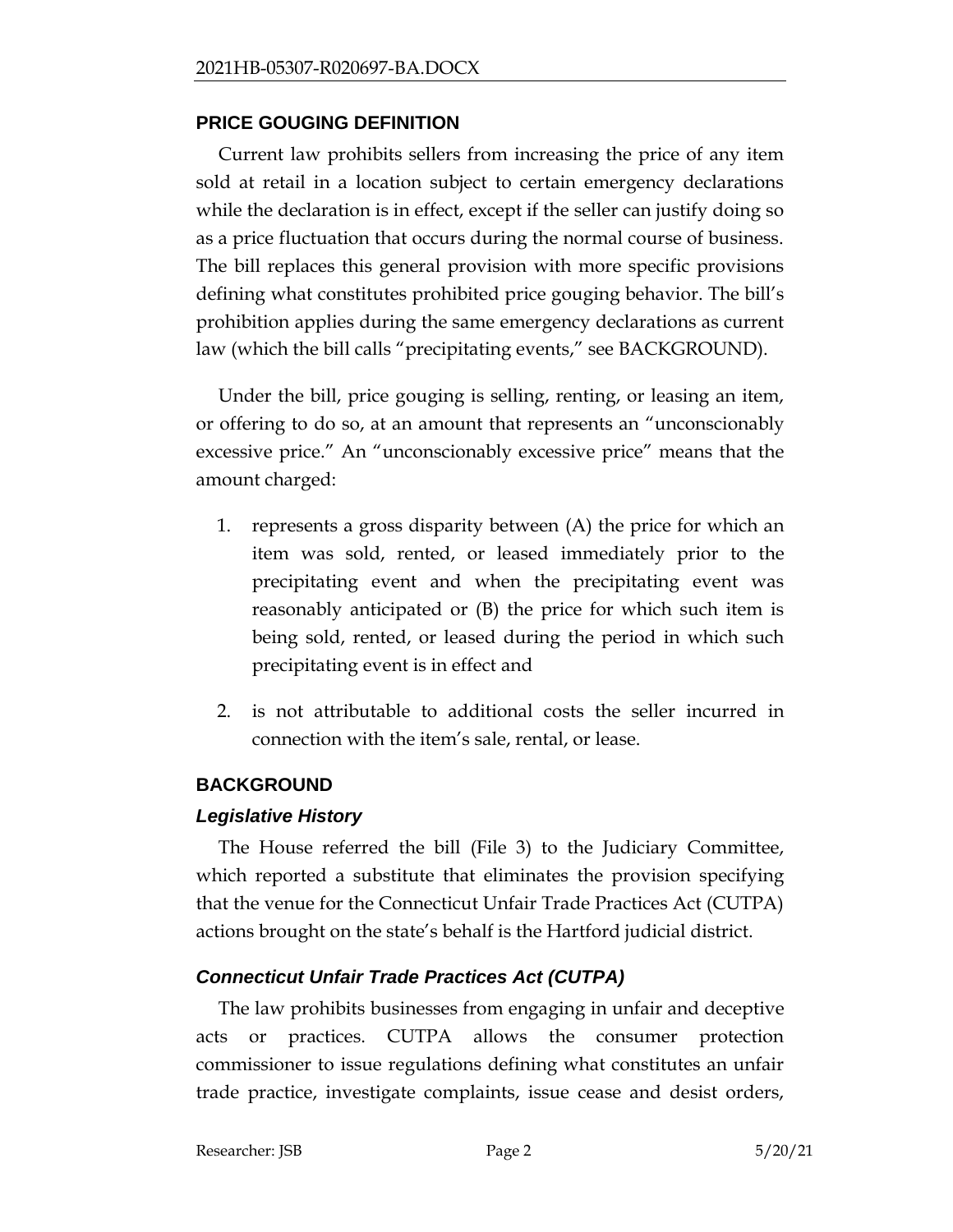order restitution in cases involving less than \$10,000, enter into consent agreements, ask the attorney general to seek injunctive relief, and accept voluntary statements of compliance. It also allows individuals to sue. Courts may issue restraining orders; award actual and punitive damages, costs, and reasonable attorney's fees; and impose civil penalties of up to \$5,000 for willful violations and \$25,000 for a restraining order violation.

#### *Precipitating Events*

Precipitating events are:

- 1. emergencies declared by the governor immediately before or during a serious disaster or enemy attack, sabotage, or other hostile action within Connecticut or a neighboring state (CGS §  $28-1(7)$ ;
- 2. statewide or regional transportation emergencies declared by the governor during a substantial disruption in the operation of a major transportation facility or service which endangers public health, safety, or welfare (CGS § 3-6b(a)); and
- 3. major disaster or emergency declarations issued by the U.S. President.

Other laws regulate price gouging during (1) a declared severe weather event emergency (CGS § 42-235) or supply emergency (CGS §§ 42-231 & 42-232) or (2) an announced abnormal energy resource market disruption (CGS § 42-234).

#### **COMMITTEE ACTION**

General Law Committee

Joint Favorable Substitute Yea 19 Nay 0 (02/02/2021)

Judiciary Committee

Joint Favorable Substitute Yea 26 Nay 13 (04/20/2021)